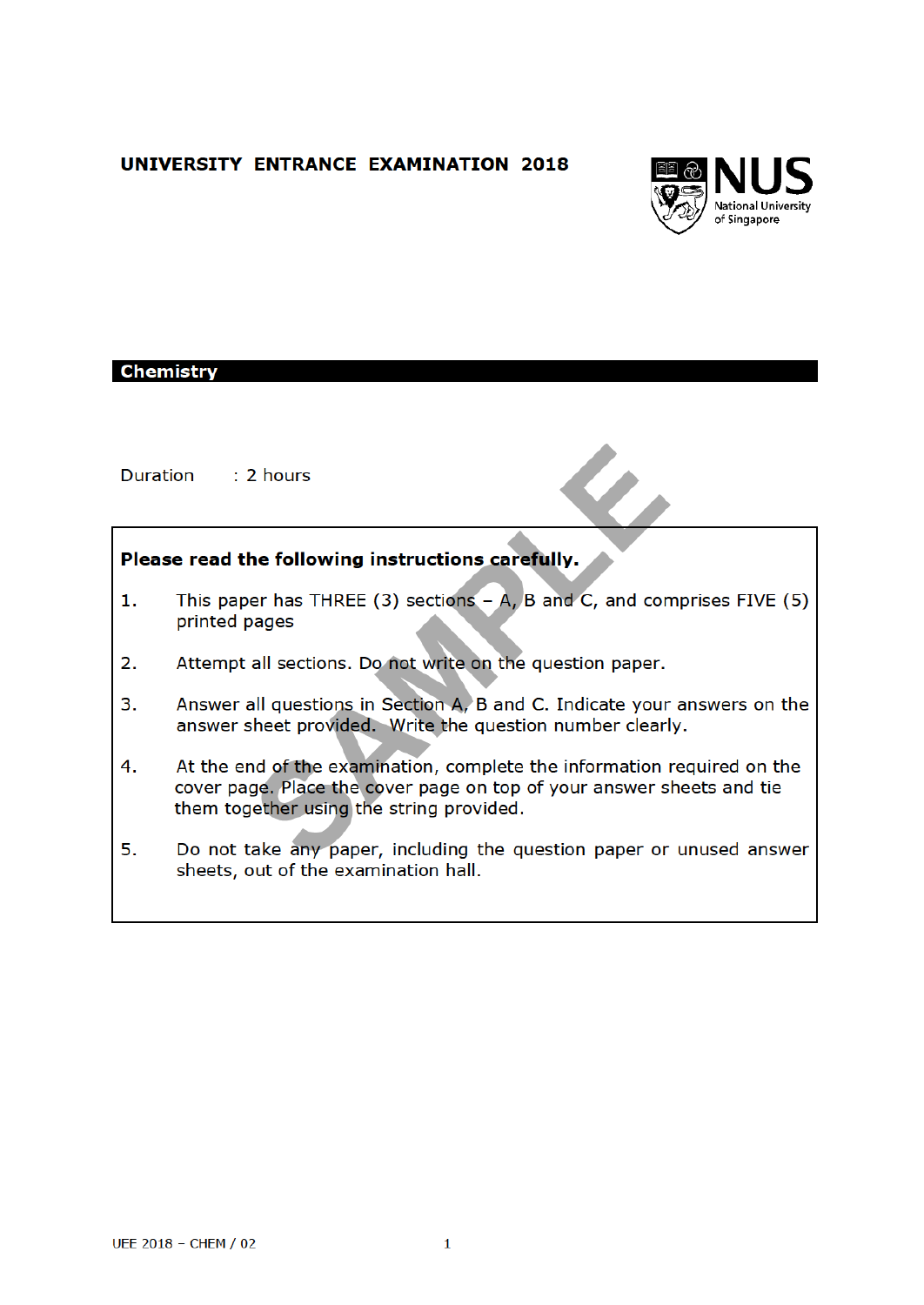## **Section A (33 marks)**

Answer all questions.

1. Consider the following reactions

$$
H_3C \longrightarrow CH \longrightarrow CH_2 + H_2O \xrightarrow{H_2SO_4} A \xrightarrow{H_2CrO_4} B \xrightarrow{1. R \longrightarrow C \longrightarrow C \text{Na}^+} C
$$
  
\n
$$
\longrightarrow^{\text{POC1}_3} HCN / HCl
$$
  
\n
$$
0^{\circ}C
$$
  
\n
$$
R
$$
  
\n
$$
HCN / HCl
$$
  
\n
$$
E
$$

- Write the IUPAC names of the starting material and compound B.  $i)$
- ii) Provide the structures of the compounds A to E in the above reaction.

 $(20 \text{ marks})$ 

- 2. Synthesize the following substances from benzene. Give the chemical equations.
	- 2-Bromotoluene  $\ddot{i}$
	- ii) 2-Bromo-1,4-dimethylbenzene

 $(13 \text{ marks})$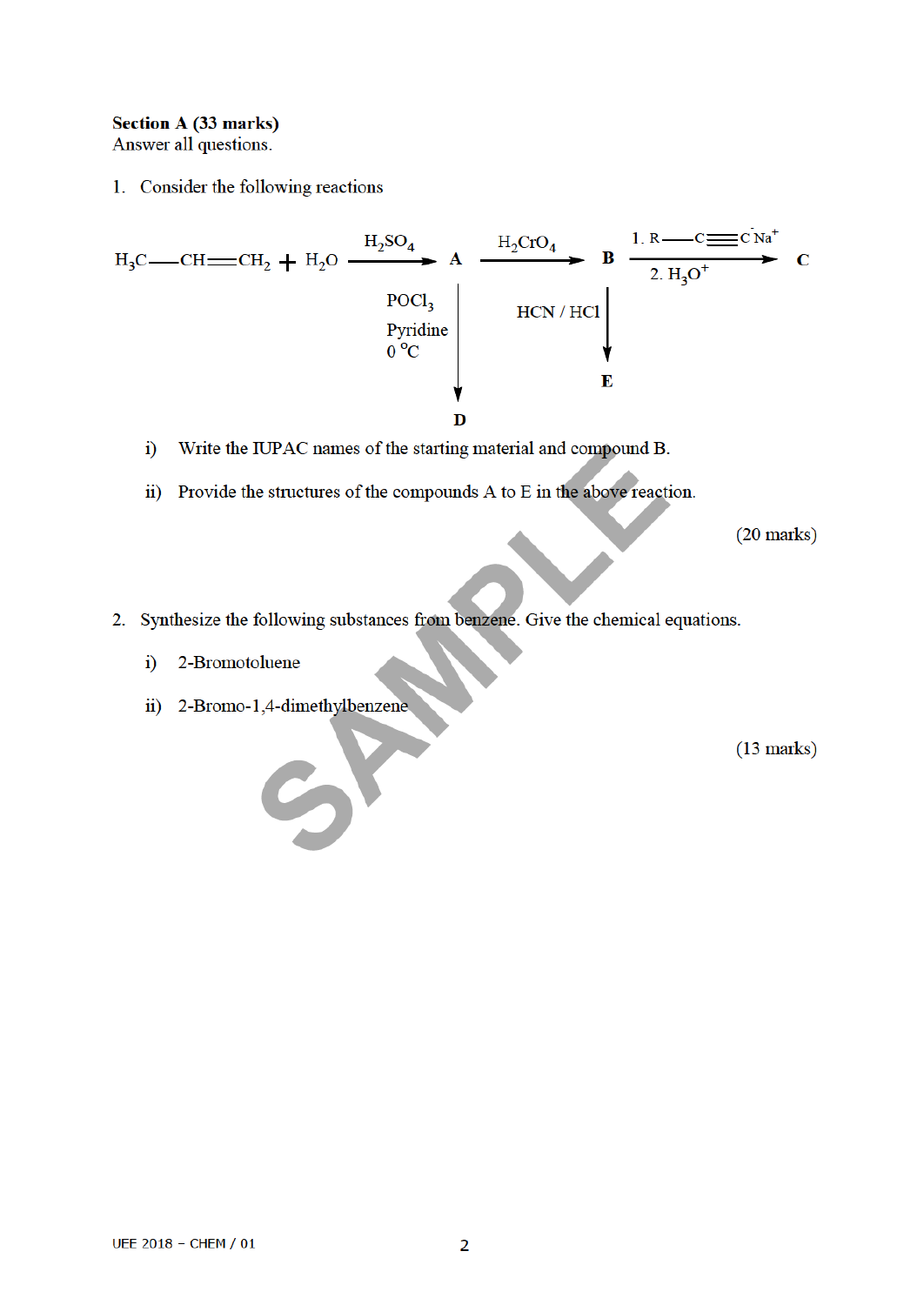#### **Section B (33 marks)**

- 1. The rearrangement of methyl isonitrile  $(CH_3NC)$  to acetonitrile  $(CH_3CN)$  is a first order reaction and has a rate constant of 5.11 x  $10^{-5}$  s<sup>-1</sup> at 472 K. If the initial concentration of CH3NC is 0.0340 M,
	- i) Calculate the molarity of CH3NC after 2.00 hours
	- ii) Determine the time taken in minutes for the concentration of CH3NC to drop to 0.0300 M.
	- iii) Determine the time taken in minutes for 20% of the CH3NC to react.
	- iv) Calculate the half-life of the reaction.

(20 marks)

the nair-life of the reaction.<br>250 M Hydrofluoric acid (HF) is 2.036. Calculate the value<br>ric acid. 2. The pH of 0.250 M Hydrofluoric acid (HF) is 2.036. Calculate the values of  $K_a$  and  $pK_a$ for hydrofluoric acid.

(13 marks)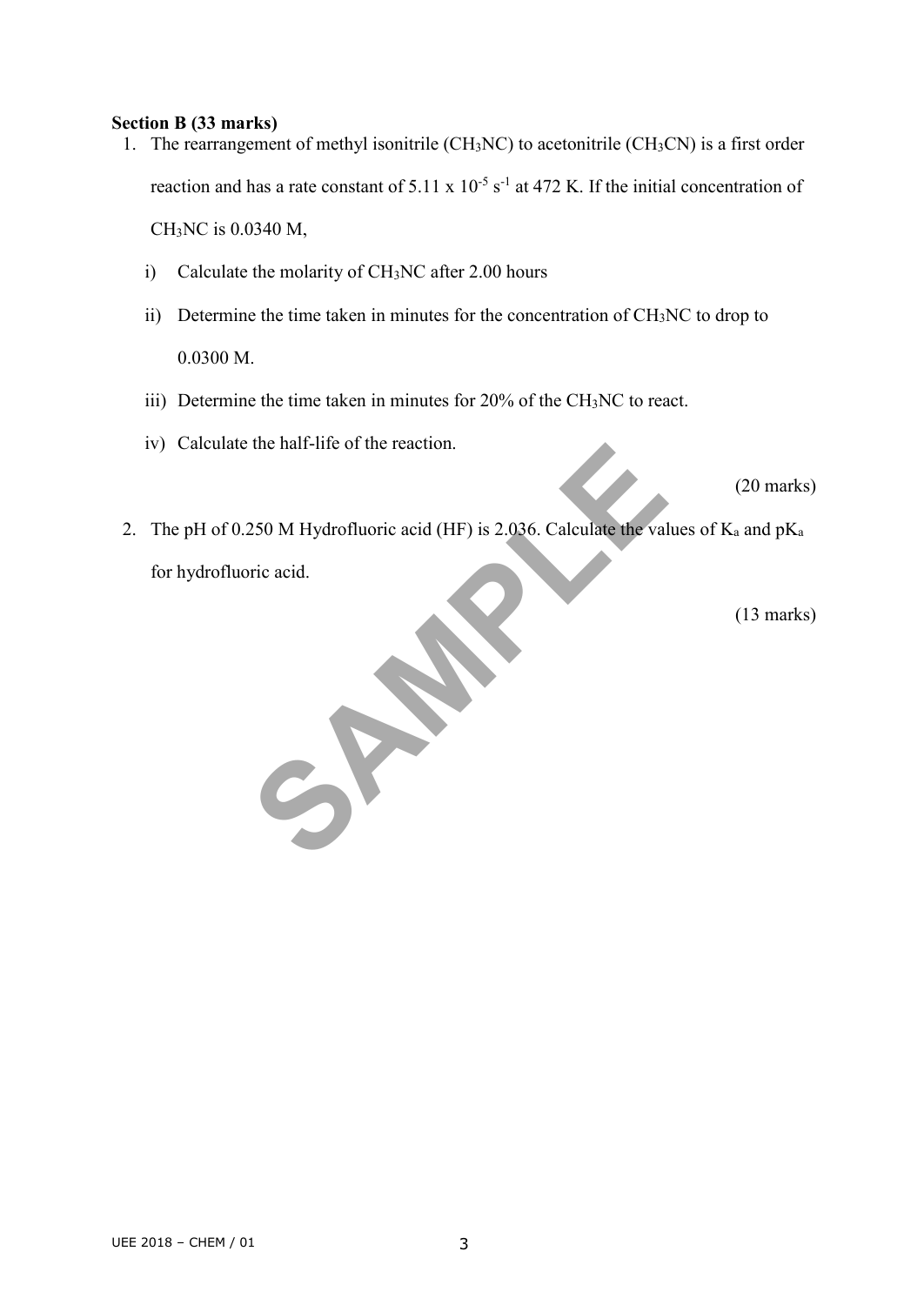### **Section C (34 marks)**

- 1. When 2.0 M hydrochloric acid is added to separate samples of aqueous silver nitrate and aqueous lead(II) nitrate, AgCl and  $PbCl<sub>2</sub>$  are precipitated.
	- i) When hydrochloric acid is added to aqueous silver nitrate, what will be seen in the container immediately and after one hour in daylight? Briefly explain the observations made.
	- ii) How would you confirm that the original precipitate was AgCl by adding a single reagent to it? Describe what you would see and give an equation with state symbols for the reaction that occurs with the reagent you have chosen.
	- iii) When concentrated hydrochloric acid is added to the precipitate of PbCl2, the precipitate dissolves. Suggest by means of an ionic equation, an explanation for this observation.

(10 marks)

Exercises. Suggest by means of an ionic equation, an<br>on.<br>trated hydrochloric acid is added to aqueous copper(II) cl<br>comes yellow. When water is added to this yellow solution<br>eans of ionic equations, an explanation for thes 2. When concentrated hydrochloric acid is added to aqueous copper(II) chloride, the solution eventually becomes yellow. When water is added to this yellow solution, it becomes blue. Suggest by means of ionic equations, an explanation for these observations.

(6 marks)

- 3. The noble gas, xenon, forms a tetrafluoride XeF4.
	- i) Suggest a dot-and-cross diagram to show the bonding in XeF4.
	- ii) Use your diagram to suggest the shape of XeF4. Briefly explain.
	- iii) When added to water,  $XeF_4$  reacts accordingly to the following equation below. Deduce the values of a, b and c in this equation.  $6 XeF_4 + 12 H_2O \rightarrow a XeO_3 + b Xe + 3 O_2 + c HF$

(10 marks)